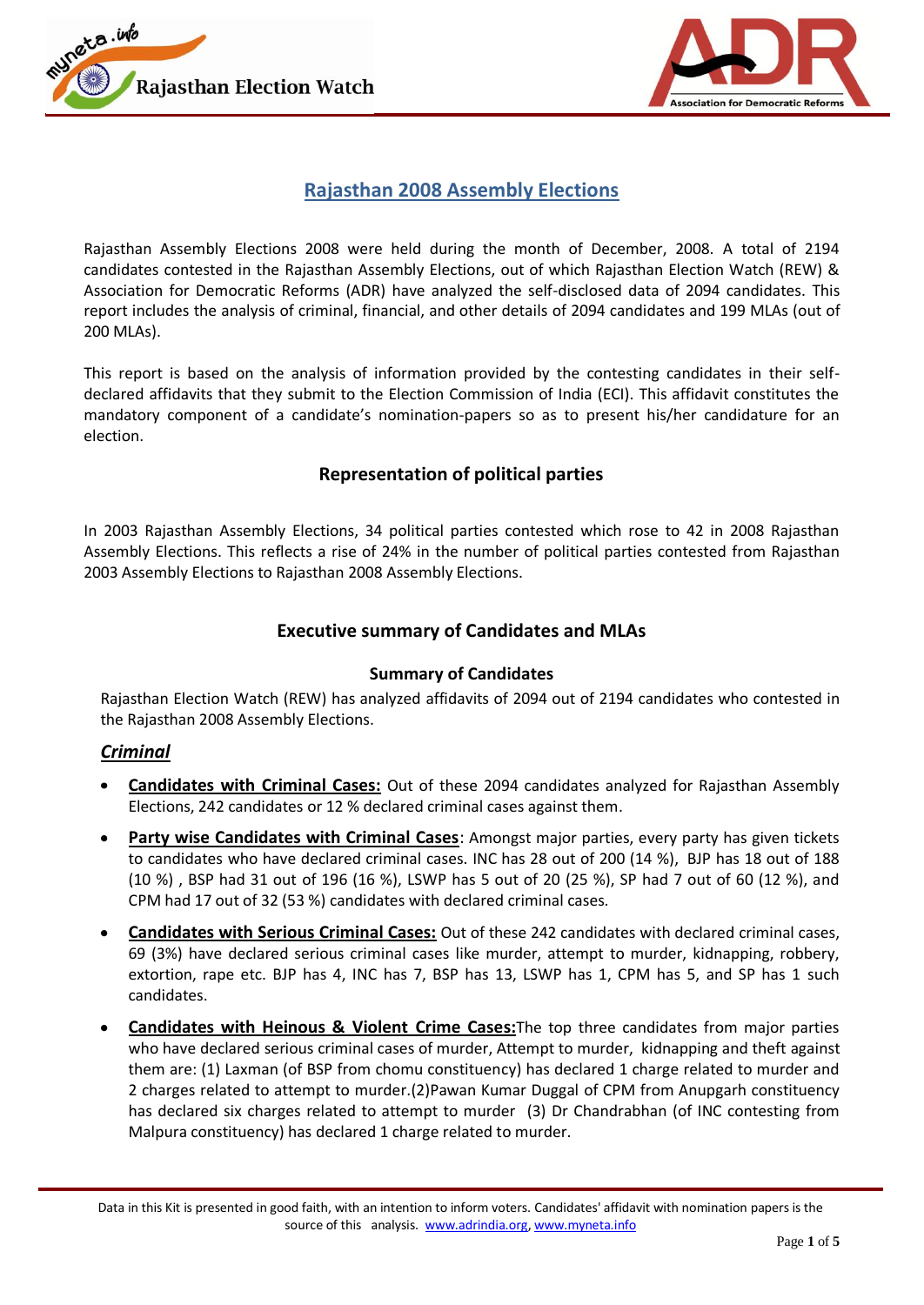



- **Candidate with rape charge**: 1 candidates has declared charges related to rape against himself, namely Bhanwar lal of BSP from Makrana constituency.
- **Red Alert Constituencies:** There are a total of 29 Red Alert Constituencies (i.e. where 3 or more contesting candidates have declared criminal cases)

## *Financial*

- **Average Assets:** Average Asset per candidate (of 2094 candidates) in 2008 Rajasthan Assembly Elections is **Rs. 72.67 lakhs**. Among major parties, the average asset per candidate for INC is **Rs 2.14 Crores** (200 candidates), for **BJP is 1.77 Crores** (188 candidates), for **JD(U) is 1.38 crores** (4 candidates), for **BSP is 87.24 Lakhs** (196 candidates), and for **NCP is Rs 38.57 lakhs** (35 candidates).
- **Crorepati Candidates:** A total of **309 candidates** out of 2094 analyzed i.e. 15% are crorepatis.
- **Highest Asset Candidates:** The top three candidates who have declared the highest assets are Pushpa Kanwar of BJP from Danta Ramgarh constituency who has declared the highest assets worth Rs. 53.16 crores, followed by Rajiv Arora, of INC from Malviya Nagar constituency with Rs. 47.71 crores worth of assets and Rao Om Prakash Engineer an independent candidate from Behror constituency with assets worth Rs. 42.58 crores.
- **Low Assets:** A total of 24 candidates (out of 2094 analyzed) have declared that they have zero assets. Also, 18 candidates (out of 2094 analyzed) have declared assets less than Rs. 10 thousand (and more than Rs. 0)
- **INC and BJP candidates with lowest assets**: Babu Singh Rathore from Shergarh constituency is the BJP candidate who has declared the lowest assets worth Rs 1.60 Lakhs. Shakuntla from Bansur constituency is the INC candidate with lowest declared assets worth Rs 32.85 thousand.
- **High Liabilities:** A total of 15 candidates out of 2094 analyzed have declared liabilities of Rs. 1 crore or above.
- **High Liability Candidates:** The top three candidates with highest liabilities are Vishvendra Singh, an INC candidate from Deeg Kumher who has declared the highest liabilities worth Rs. 10.25 Crores followed by Malkhan Singh of INC from Luni constituency with liabilities of Rs. 5.41 Crores and Kalu ram Meena an independent from Amber constituency with liabilities worth Rs 4.25 crores.
- **Candidates with no PAN:** 1268 (61%) out of 2094 candidates analyzed in the Rajasthan 2008 Assembly Elections, have not declared their PAN details. 46 Crorepati Candidates have not declared their PAN details.
- **Undeclared PAN Party Wise:** 95 out of 196 candidates of BSP have not declared their PAN, 50 out of 188 of BJP have not declared their PAN, 42 out of 200 of INC have not declared their PAN, 43 out of 60 of SP, and 25 out of 35 of NCP have not declared PAN details.

## *Other Background Details(Education, Age, Gender)*

**Candidate' Education:** A total of 740 (35%) candidates (out of 2094 analyzed) are graduate or have higher educational qualification in the Rajasthan 2008 Assembly Election.

Data in this Kit is presented in good faith, with an intention to inform voters. Candidates' affidavit with nomination papers is the source of this analysis. www.adrindia.org, www.myneta.info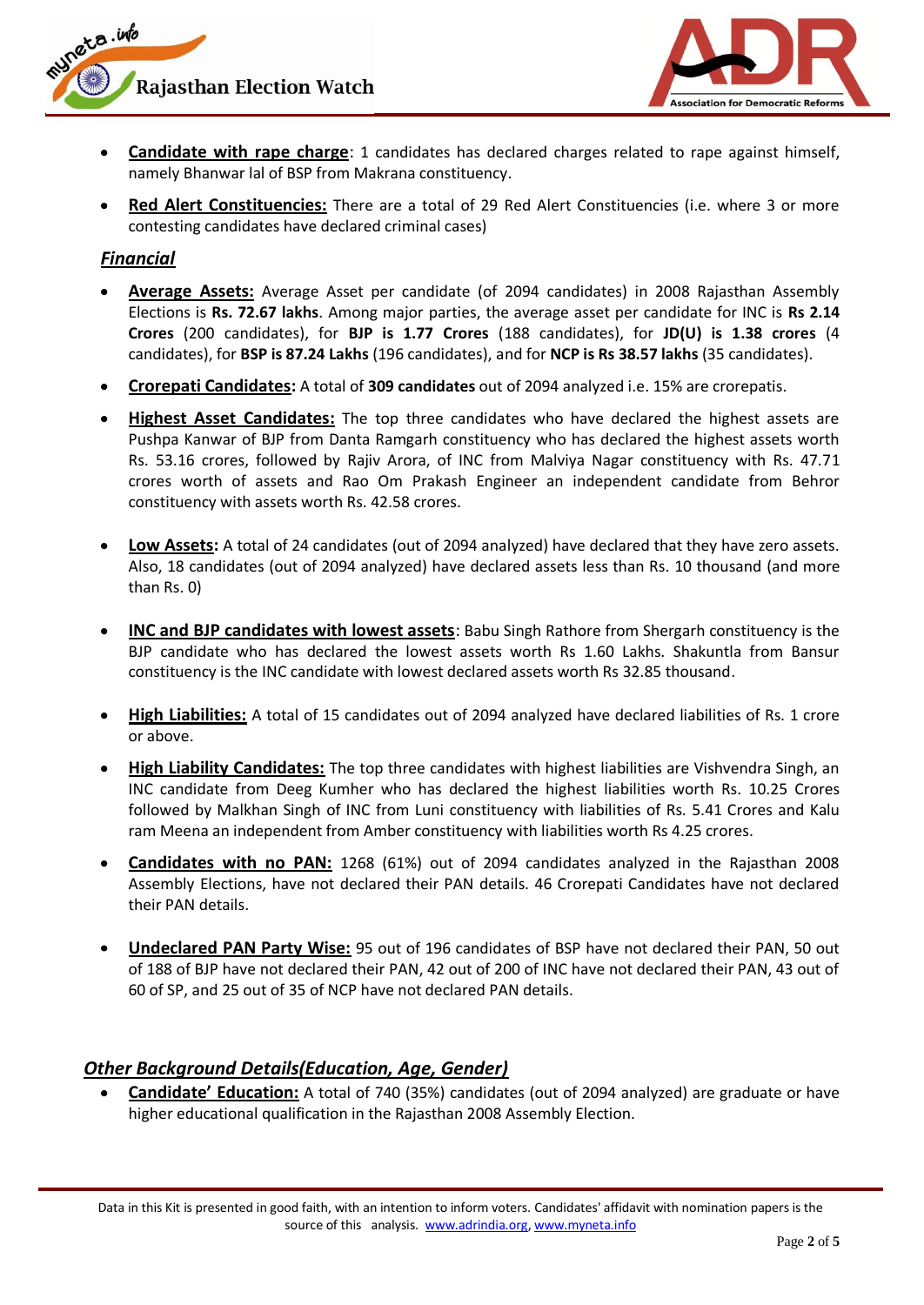



- **Candidates' Age:** A total of 52 candidates out of the total analyzed are more than 71 years of age. A total of 193 candidates are aged 30 or less.
- *One Candidate declared his age to be 24 years.*
- **Candidates' Gender:** Women Candidates, Total number of women candidates who contested in the Rajasthan Assembly Elections 2008 was a 154 compared to 2040 men candidates, i.e. only 7% of the candidates were women.

#### **Summary of MLAs**

Rajasthan Election Watch (REW) has analyzed affidavits of the 199 MLAs (out of the maximum 200) of Rajasthan 2008 Assembly Elections. *(The information regarding Shivjiram Meena of BJP from Jahazpur constituency has not been considered for analysis because his affidavit is not legible)*

## *Criminal*

- **MLAs with Criminal Cases:** Out of these 199 MLAs analyzed for Rajasthan Assembly Elections, 30 MLAs or 15% have declared criminal cases against them.
- **Party wise MLAs with Criminal Cases:** Out of 96 MLAs of **INC- 15 (16%)** have declared criminal cases, out of 77 MLAs of **BJP- 5 (6%)** have declared criminal cases, out of 6 MLAs of **BSP- 3 (50%)** have declared criminal cases, out of 3 MLA of **CPM- 1 (33%)** has declared criminal case, out of 1 MLA of **LSWP- 1 (100%)** has declared criminal cases against him.
- **MLAs with serious criminal cases:** Out of the 30 MLAs who have declared criminal cases against themselves, 8 (4%) MLAs declared serious criminal cases against themselves.
- **MLAs with Heinous and Violent crimes cases**: The top three MLAs from major parties who have declared serious criminal cases of attempt to murder, kidnapping and theft against them are: (1) Pawan Kumar Duggal of CPM from Anupgarh constituency who has declared 6 charges related to attempt to murder. (2) Rajendra Singh of BSP from Udaipurwati constituency has declared 2 charges related to attempt to murder and 2 charges related to kidnapping.(3) Dr Rajkumar Sharma of BSP from Nawalgarh constituency has declared 1 charge related to attempt to murder. from INC the MLA with declared criminal cases is Zahida from Kaman constituency with 2 charges related to Illegal payments in connection with an election .

## *Financial*

- **Average Assets**: Average Asset per MLA (of 199 analyzed MLAs) in 2008 Rajasthan Assembly Elections is **Rs. 2.06 crores**. Among major parties, the average asset per MLA for **INC is 2.02 Crore** (96 MLAs), for **BJP is 1.76 Crore** (77 MLAs), for **BSP is 3.44 crore** (6 MLAs), for **JD (U) is 25.39 lakhs** (1 MLA) and for **CPM is 8.49 lakhs** (3 MLAs).
- **Crorepati MLAs:** A total of 89 out of 199 MLAs that have been analayzed i.e. 45% are crorepatis.
- **Highest Asset MLAs:** in 2008 Rajasthan Assembly are Ranveer Pahalwan an independent from Malpura constituency who has declared the highest assets worth **Rs 36.77 Crore**, followed by Anjana Udailal of INC from Nimbahera who has declared assets worth **Rs 36.19 Crore** and Param Navdeep of INC from Sangaria constituency with assets worth **Rs 32.21 Crore**.
- **Low Assets**: 10 MLAs have declared assets of less than Rs 10 lakh.

Data in this Kit is presented in good faith, with an intention to inform voters. Candidates' affidavit with nomination papers is the source of this analysis. www.adrindia.org, www.myneta.info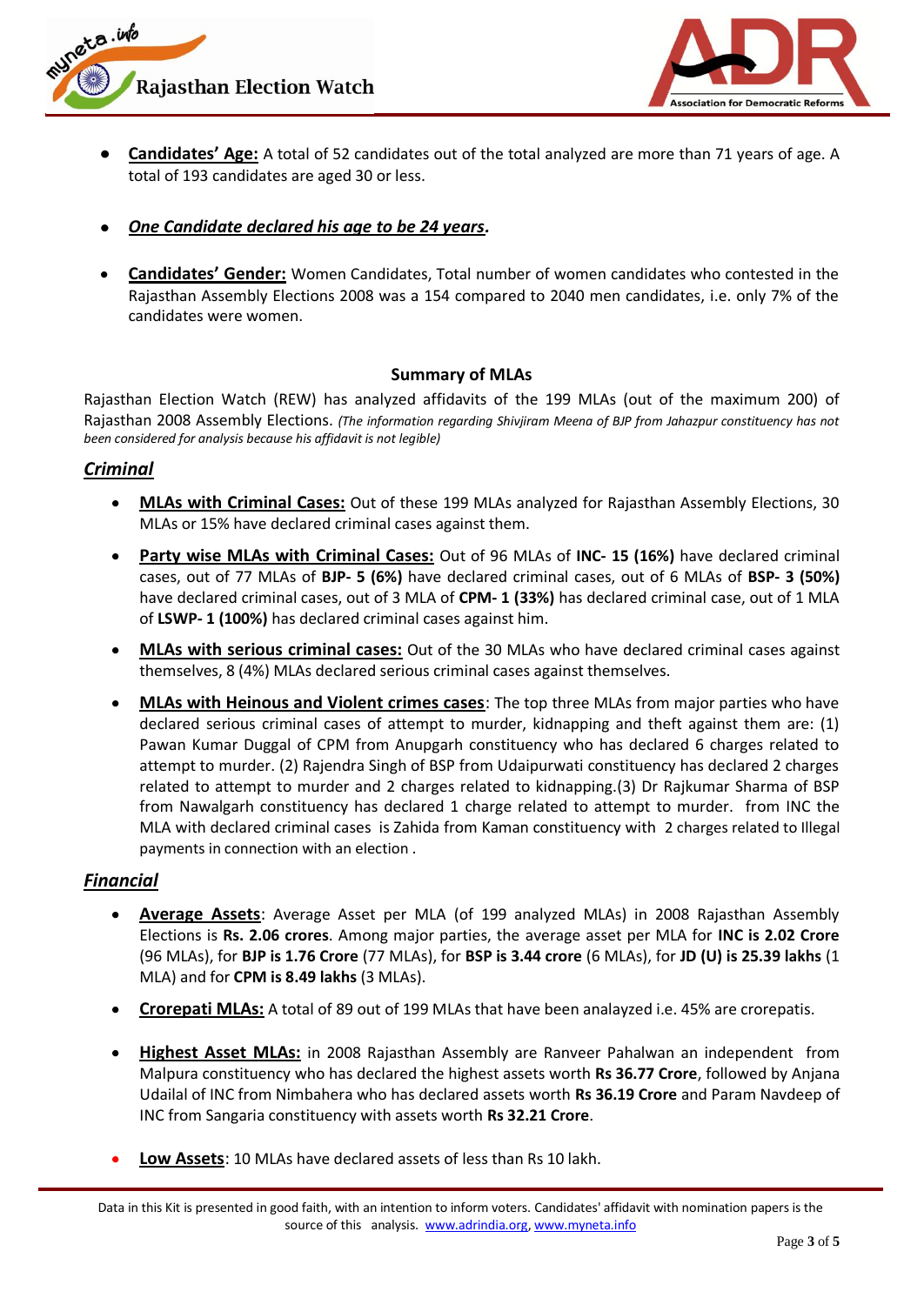



- **MLAs with low assets:** Pawan Kumar Duggal of CPM from Anupghar constituency has declared the lowest assets among MLAs of **Rs. 6 thousands**. Babhu Singh Rathore of BJP from Shergarh constituency has declared assets of **Rs. 1.60 lakhs**. Kamsa of BJP from Bhopalgarh constituency has declared assets of **Rs. 1.71 lakhs**.
- **Liabilities**: A total of 6 (3%) MLAs out of 199 analyzed have declared liabilities of Rs. 50 lakhs or above.
- **MLAs with no PAN:** 47 (24%) out of 199 MLAs have not declared their PAN details in the 2008 Rajasthan Assembly Elections.

#### *Other Background Details (Education, Gender, Age)*

- **MLAs Education:** 56% MLAs (112 of 199 analyzed) are graduates or have a higher qualification in the Rajasthan Legislative Assembly of 2008.
- **MLAs Gender:** Out of 200 MLAs in Rajasthan Assembly Elections 2008, only 28 (14%) MLAs are women.
- **MLAs Age:** A total of 7 MLAs out of the 199 analyzed, are more than 71 years of age. A total of 3 MLAs are aged 30 or less.